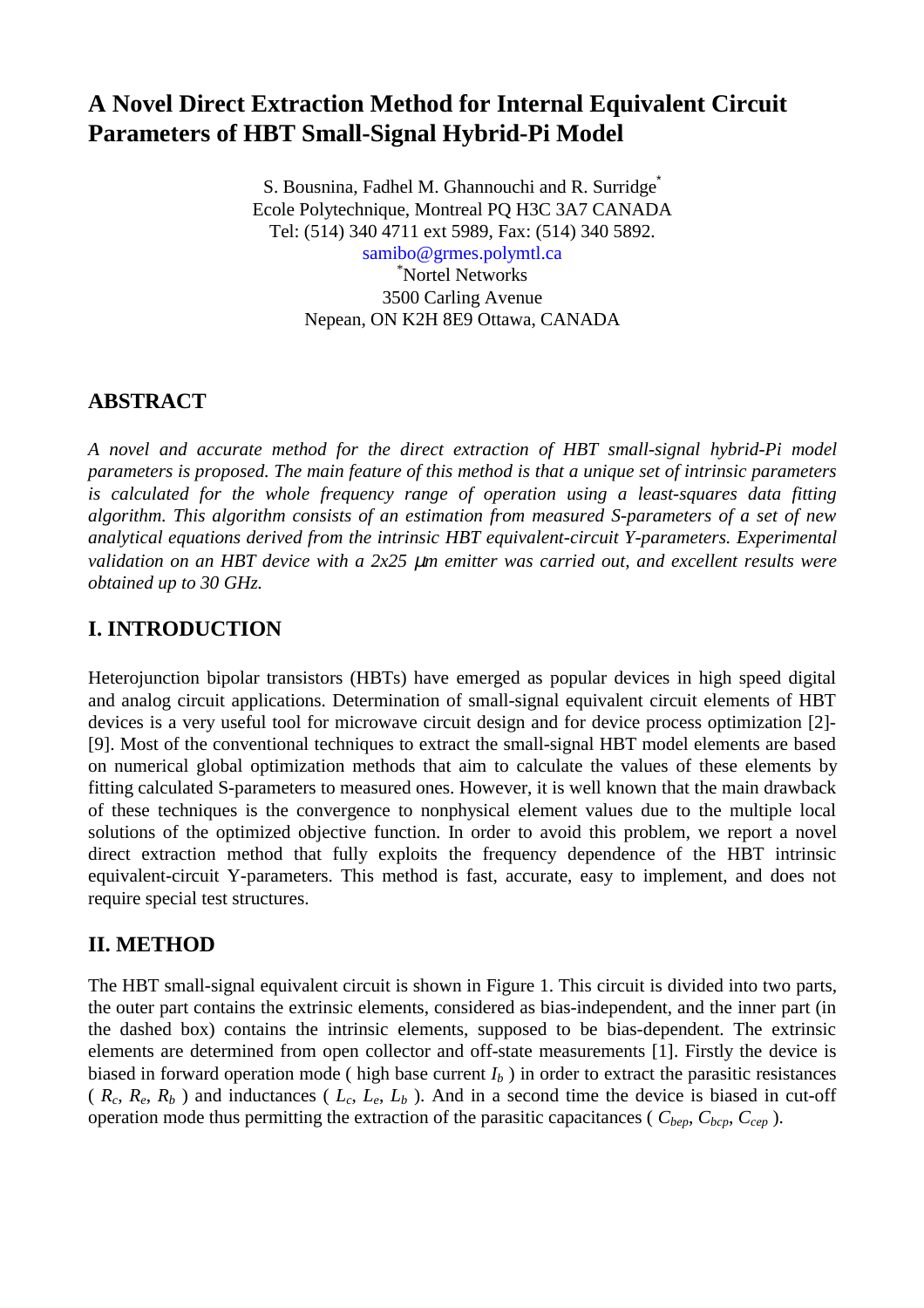

**Fig. 1.** HBT device small-signal equivalent circuit

The determined values of the extrinsic parameters are then used to de-embed the measured Sparameters of the device and to deduce the intrinsic equivalent-circuit Y-parameters. The next step is to calculate the intrinsic parameters as follows:

• The base-emitter junction resistance is calculated for each bias point from the well-known relation:

$$
R_{be} = \frac{n_{be}KT}{qI_b} \tag{1}
$$

This expression allows for the calculation of a consistent *DC*/*RF* value of this parameter.

• The product of the two parameters  $R_{bb}$  and  $C_c$  is calculated by means of a linear least-squares fitting routine that minimizes the following function for the *N* measured frequency points:

$$
\min(\sum_{n=1}^{N} \left| i \eta \left( \omega_n R_{bb} C_c - \frac{(Y_{22} + Y_{12})}{(Y_{21} + Y_{11})} \right) \right|^2) \tag{2}.
$$

• The parameter  $C_{be}$  is determined by minimizing the following function in the nonlinear leastsquares sense for the *N* measured frequency points:

$$
\min(\sum_{n=1}^N \left| i m \left( \frac{1}{Y_{11} + Y_{12}} \right) (1 + \left( \omega_n C_{be} R_{be} \right)^2) + R_{be} \left( R_{be} \omega_n C_{be} - \left( \frac{Y_{22} + Y_{12}}{Y_{21} + Y_{11}} \right)_n \right)^2) \tag{3}.
$$

• Considering that

$$
real(\frac{1}{Y_{11}+Y_{12}})=\frac{R_{bb}(1+(C_{be}R_{be}\omega)^2)+R_{be}+R_{bb}C_c(\omega R_{be})^2C_{be}}{(1+(C_{be}R_{be}\omega)^2)}
$$
(4).

One can see that at low frequencies this expression tends asymptotically to the value of  $R_{bb}+R_{be}$ , and at high frequencies tends to the value of  $R_{bb}$  (Figure 2). Knowing the values of  $R_{be}$ ,  $R_{bb}C_c$ ,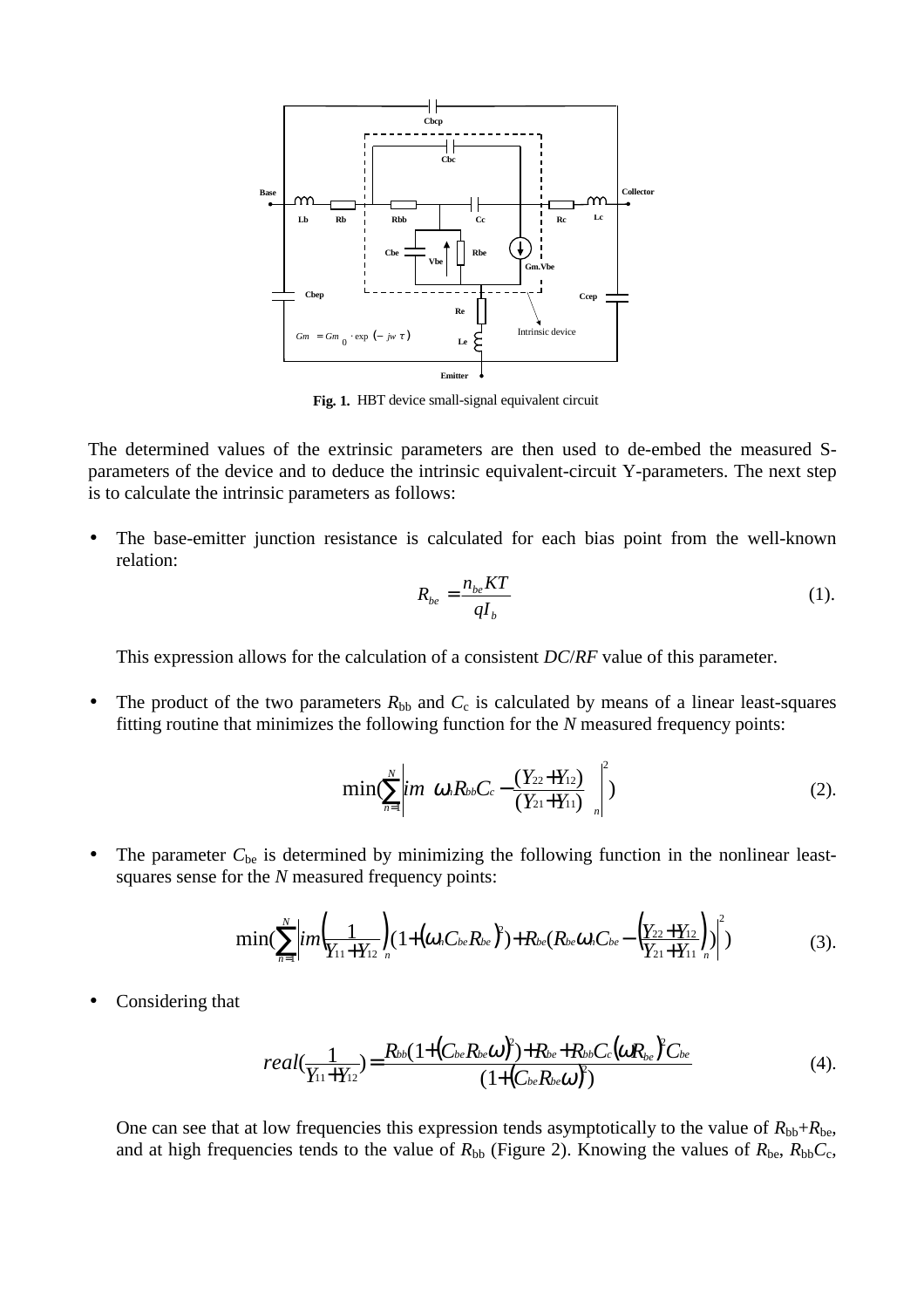and  $C_{be}$ , the value of  $R_{bb}$  is then calculated by minimizing the following function in the linear least-squares sense for the *N* measured frequency points:

$$
\min(\sum_{n=1}^{N} \left| real \left( \frac{1}{Y_{11} + Y_{12}} \right) (1 + \left( C_{be} R_{be} \omega_n \right)^2) - \left( R_{bb} \left( 1 + \left( C_{be} R_{be} \omega_n \right)^2 \right) + R_{be} + R_{bb} C_c \left( \omega_n R_{be} \right)^2 C_{be} \right)^2 \right) \tag{5}.
$$



**Fig. 2.** Plot of *real*( $1/(Y_{11}+Y_{12})$ ) versus *W*  $(1-30 \text{ GHz}, V_{ce} = 3V, I_c = 10 \text{ mA}, I_b = 50 \text{ }\mu\text{A})$ 

Knowing the previously calculated values of parameters  $R_{be}$ ,  $R_{bb}$ ,  $C_c$  and  $C_{be}$ , one can easily determine the value of the extrinsic base-collector junction capacitance  $C_{bc}$  by minimizing the following function in the linear least-squares sense for the *N* measured frequency points :

$$
\min(\sum_{n=1}^N\!\!\left|(\omega_nC_{bc}\!+\!im(Y_{12})_{\!_n})(R_{bb}^2R_{be}^2\!\left(C_c\!+\!C_{be}\right)^2\!\omega_n^2\!+\!\left(R_{bb}\!+\!R_{be}\right)^2)\!+\!R_{be}\omega_nC_c(R_{bb}\!+\!R_{be})\!\right|^2)\qquad \qquad (6).
$$

Parameters  $G_{m0}$  and • can be calculated respectively from the magnitude and angle of the following expression:

$$
G_{m0}\exp(-j\omega t)=(Y_{22}+Y_{12}-\frac{(Y_{11}+Y_{12})(Y_{22}+Y_{12})}{Y_{21}+Y_{11}})(1+\frac{(1+j\omega R_{be}C_{be})}{j\omega R_{be}C_{c}}+\frac{1}{j\omega R_{bb}C_{c}})
$$
(7).

#### **III. RESULTS**

In order to validate and to assess the accuracy of the proposed extraction technique, we investigated several 2x25 µm common emitter GaInP/GaAs HBT devices. The measurements were performed with a microwave probing system and a VNA over the frequency range 1 to 30 GHz. Figure 3 shows a comparison between measured and model-calculated S-parameters for the bias point  $V_{ce}$  =  $3V$ ,  $I_c = 10$  mA, and  $I_b = 50$  µA. Excellent agreement over the whole frequency range was obtained.